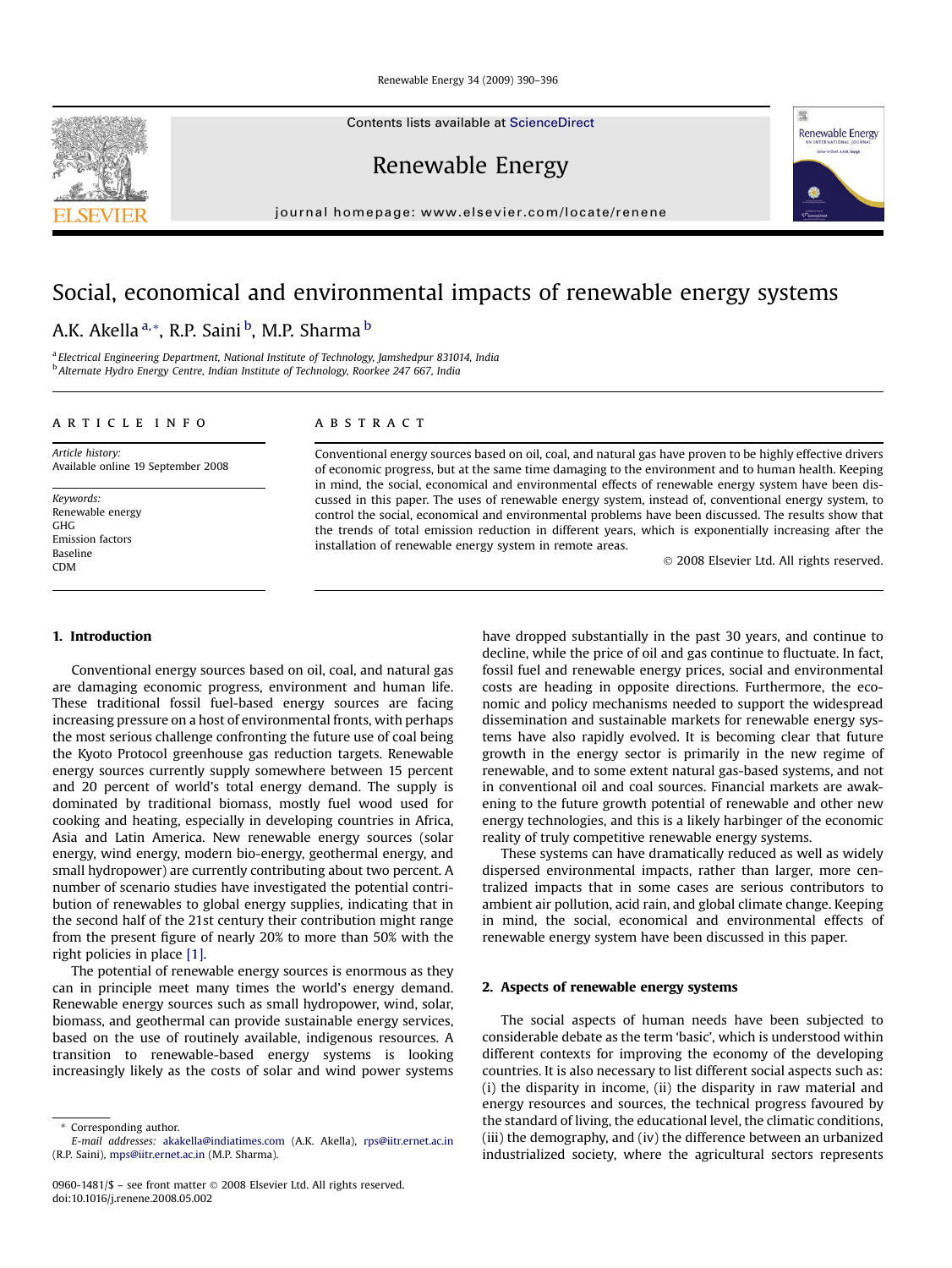only a small percentage of the working population, and a society with an important (often relatively inefficient) rural sector together with an uncontrolled increase of some urban areas due to social constraints. The following social benefits are (i) improved health, (ii) consumer choice, (iii) greater self-reliance, (iv) work opportunities and (v) technological advances.

Environmental aspects and quality of life indicate that environmental pollution (of air, water, etc.) is largely linked to the increasing use of energy, presently the climate changes due to heavy use of fossil fuel with emissions of sulphur dioxide, nitrogen oxide and carbon dioxide become more and more a planetary problem and will influence in the future. Air pollution is one of the aspects of the environmental problems. The following pollution agents are sulphur dioxide, nitrogen oxides, ozone, dust and aerosols, carbon dioxide, chlorofluorocarbons, steam-laden emissions and meterological inversion. Air pollution is not the only aspect of the environmental problems created by the energy sectors. Water pollution is another aspect of environmental problem. Water pollution includes any detrimental alteration of surface waters, under ground waters or the marine environment with a thermal or material pollution. Water polluting agents can be solid, liquid, or gaseous that detrimentally alters the natural conditions of waters. Water pollution occurs primarily from: (i) effluents such as water discharges from households, industries, trade or polluted rain, (ii) discharge of used oils, (iii) discharge of liquid substances containing poisonous chemicals including heavy metals (mercury, lead, etc.), also products like arsenic, zinc, copper nickel, cadmium, etc., and (iv) pollution by acid rain precipitation. The following environmental benefits are (i) reduced air pollution, (ii) lower greenhouse gas emissions, (iii) lower impacts on watersheds, (iv) reduced transportation of energy resource and (v) maintaining natural resources for the long term.

Using renewable energy generates a wide variety of economic benefits, many of which are described below:

Job creation is a key part of economic development activity and healthy economies. When more people are working, the benefits extend beyond the income earned from those jobs. Benefits occur when workers spend part of their income in the local economy, generating spin-off benefits known as the ''multiplier effect.'' This increased spending creates economic activity (jobs and revenues) in other sectors such as retail, restaurant, leisure and entertainment. Renewable energy systems can create more jobs per Rupees invested than conventional energy-supply projects. The number of jobs also depends on how many stages of production are carried out in the region, as more jobs will be created if the materials and technologies are processed and manufactured locally.

Many of the renewable energy applications in the study area could be cost-effective applications, meaning that investors in new technologies will save more money from reduced fuel use or power bills than they originally invested in plant capital. The technology descriptions in these days include an assessment of the approximate generating cost of electricity technologies and the approximate financial savings for heating technologies. These should be compared with typical energy production costs and consumer prices in the study area.

The study area is continually seeking to diversify its economy. More varied economic activity in different sectors strengthens the overall economy because there are more ways to generate revenues. Investing in renewable energy can help diversify the economy. Instead of one or two main sources of energy supply (such as oil or coal), there can be numerous sources spread across a range of technologies, depending on what resources are available in any particular location (wind, solar, biomass, etc.).

The renewable energy industry, and the sustainable energy sector in particular, have grown rapidly in recent years. Another economic opportunity is providing renewable energy development and maintenance services in circumpolar jurisdictions.

## 3. Clean development mechanism

The clean development mechanism (CDM) is one of the ''flexible mechanisms'' under the Kyoto Protocol. It provides for industrialized countries to invest in emission-reducing plants in developing countries and to use the resulting ''certified emissions reductions (CER)'' towards their own compliance with the emission limitation targets set by the Kyoto Protocol. The certified emissions reductions (CERs) would then be calculated as the difference in emissions between the baseline (thermal or gas-fired power plant) and the plants (MHP, SPV, and wind-based electricity).

This CDM enables develop countries to meet their emission reduction commitments in a flexible and cost-effective manner, and assists developing countries in meeting their sustainable development objectives. These are also involved in investors to benefit by obtaining certificates of emissions reductions programme. Brazil is the only one country in the world acting for country benefit in the form of investment, access to better technology and local sustainable development and also enhances viability of low/zero carbon technologies [\[2\].](#page-6-0)

CDM is eligible for power plant and depends upon following points: (i) renewable energy, (ii) fuel switching, (iii) end-use energy efficiency improvements, (iv) supply-side energy efficiency improvement,  $(v)$  agriculture (reduction of CH<sub>4</sub> and NO<sub>2</sub> emissions), (vi) industrial processes ( $CO<sub>2</sub>$  from cement) and (vii) sink projects.

The following risks are in CDM financing: (i) renewable energy plants are connected risk by financing institutions, (ii) multitude of risks could reduce the value of the plant to zero and (iii) measures are needed to mitigate risks at different stages of the plant.

Impact of carbon finance on plant financial Rate of Return (IRR) is indicated [\[2\]](#page-6-0) by Table 1 for different renewable energy sources.

Further more, the Kyoto Protocol of 1997 was crucial step in the implementation of the UN Framework Convention on Climate change (UN FCCC) as it sets legally binding emission targets for a basket of six greenhouse gases (GHGs). These targets apply to most countries with economics in transition and relate to the period 2008–2012. To reach the targets, Kyoto Protocol allowed three flexibility mechanisms: (i) joint implementation, (ii) clean development mechanism and (iii) international emissions trading.

Among these three mechanisms, CDM plants would achieve their sustainable development objectives. Such plants would also lead to indirect benefits in the developing country like income generation, employment generation, improvement in local air quality, and enhancement of quality of life. One of the most crucial issues in this respect is the calculation of the GHG emission reductions/sequestration achieved via CDM plant. For this a reference scenario has to be determined of what the emissions would have amounted to if the plant had not taken place. This scenario is called a baseline.

However, the development of simple and standardized baselines for renewable energy plants will help developing countries like India maximize the potential opportunities available through the CDM by encouraging priority plants that meet

Table 1 Impact rate of return

| Technology                     | $\triangle$ IRR |
|--------------------------------|-----------------|
| Small hydro, wind, geothermal  | $0.8 - 2.6$     |
| Biomass (crop/forest residues) | $3 - 7$         |
| Municipal solid waste (MSW)    | $5 - 10 +$      |

Source: [\[2\].](#page-6-0)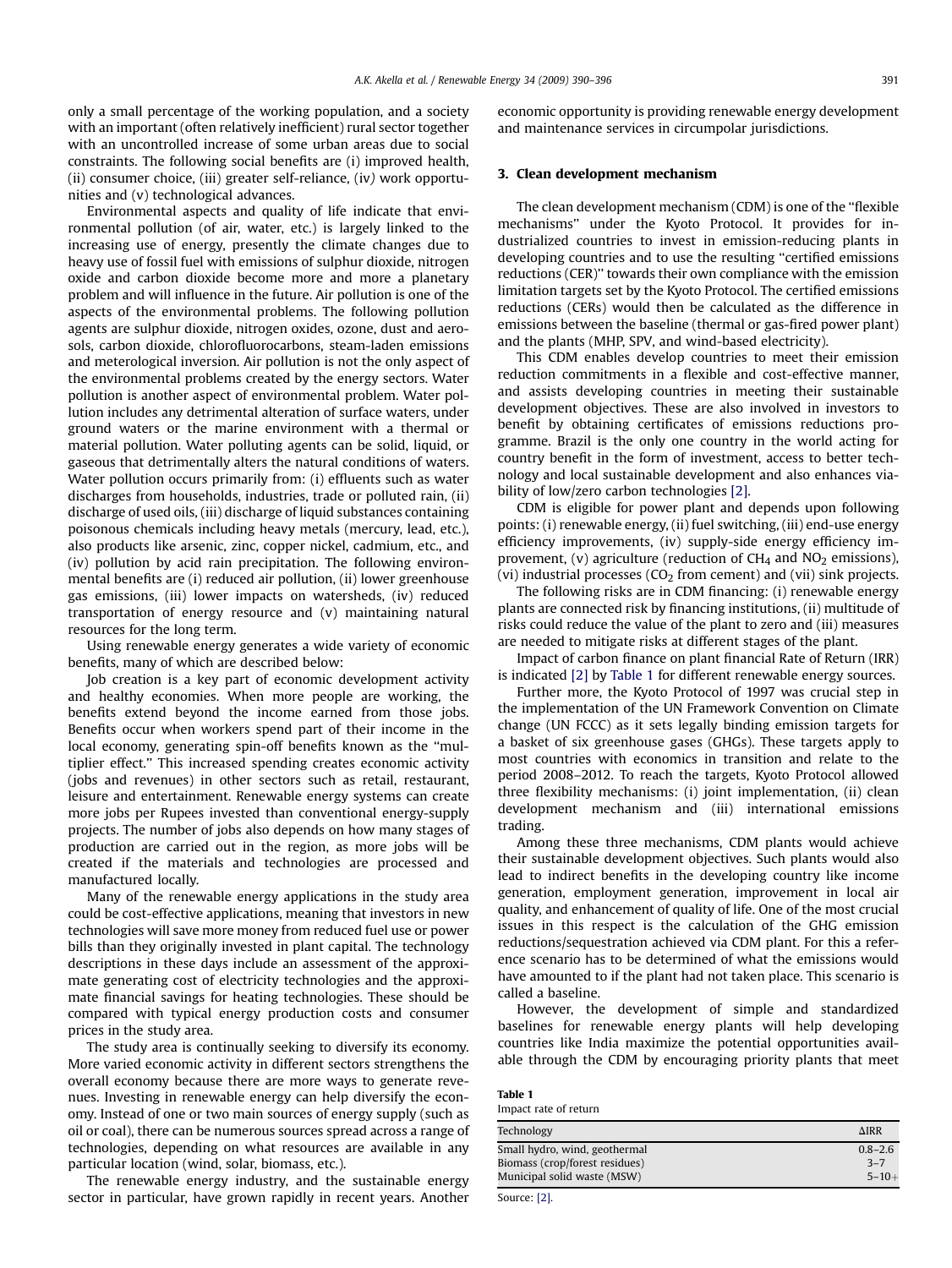<span id="page-2-0"></span>national environmental and developmental goals, and technology needs.

## 3.1. Baseline determination for renewable energy CDM plants in India

It is evident for the above discussion in the previous sections that the baseline is dependent on the ''application'' or ''end use'' rather than on the ''technology'' employed in the plant. The CDM has opened up new opportunities for clean energy technologies. Tata Energy Research Institute (TERI), with support from Ministry of Non-conventional Energy Sources (MNES) developed baselines for the following renewable energy technologies [\[3\]:](#page-6-0) (i) wind power, (ii) small hydro, (iii) biomass, (iv) bagasse cogeneration, (v) solar photovoltaic and (vi) waste to energy.

The renewable energy technologies in wind, solar, biomass, waste to energy, small hydro/micro-hydro and can be divided in to three broad categories depending on the application: (i) grid connected renewable energy systems, (ii) off-grid power generating renewable energy systems and (iii) renewable energy systems for thermal energy and mechanical use.

The baseline methodologies in these three sectors can be developed for the four or five mini or local grids based on emissions from operating plants. The baseline methodology has been explained with case studies for different applications because of the diversity involved.

## 3.2. Overview of baseline methodologies

Among all the renewable energy technologies local (mini) grid connected renewables, producing power and feeding it to the existing local grid, provide most attractive option as CDM plants. The perceived ease in monitoring and verification and relatively good data availability for determination of baseline can be cited as major advantages making the local grid connected renewable energy based plants attractive under CDM. Both of these reasons are related with baseline determination.

There are number of possible methodologies to estimate what will a renewable energy system in a local grid connected mode will displace. The main methodologies are as follows: (i) system average, (ii) build margin, (iii) operating margin and (iv) combined margin.

## 3.3. System average

This approach is based on the assumption that the renewable energy system is displacing the average electricity mix in the local grid. Thus in this method, baseline emissions are estimated from the mix of different fuels that are used to generate power. The baseline is weighted average of emissions from all the currently operating power plants. The system average is to be estimated for most recent year for which comprehensive data is available.

## 3.4. Build margin

The approach followed for estimation of baseline is to estimate average emissions from the recently added and/or planned power generation facilities. The build margin is the weighted average emissions (unit:  $kg CO<sub>2</sub>/kWh$ ) of recent capacity addition to the system, defined as the lower of most recent 20% of plants built or five most recent plants.

## 3.5. Operating margin

The baseline is established based on emissions from a power plant, which would be operating at highest cost and hence would

## Table 2

Life cycle emissions from various energy sources

| <b>Energy Sources</b>           | Green-house gas emission |                 |                 |
|---------------------------------|--------------------------|-----------------|-----------------|
|                                 | CO <sub>2</sub>          | SO <sub>2</sub> | NO <sub>x</sub> |
|                                 | g/kWh                    | g/kWh           | g/kWh           |
| Coal (best practice)            | 955                      | 11.8            | 4.3             |
| Coal $(NOx)$ and FGD            | 987                      | 1.5             | 2.9             |
| Oil (best practice)             | 818                      | 14.2            | 4.0             |
| Natural gas (CCGT)              | 430                      |                 | 0.5             |
| Diesel                          | 772                      | 1.6             | 12.3            |
| Small hydro                     | 9                        | 0.03            | 0.07            |
| Large hydro                     | $3.6 - 11.6$             | $0.009 - 0.024$ | $0.003 - 0.006$ |
| Wind                            | $7 - 9$                  | $0.02 - 0.09$   | $0.02 - 0.06$   |
| Solar photovoltaic              | $98 - 167$               | $0.2 - 0.34$    | $0.18 - 0.30$   |
| Solar thermal electric          | $26 - 38$                | $0.13 - 0.27$   | $0.06 - 0.13$   |
| Energy crops – current practice | $17 - 27$                | $0.07 - 0.16$   | $1.1 - 2.5$     |
| (likely to improve to)          | $(15-18)$                | $(0.06 - 0.08)$ | $(0.35 - 0.51)$ |
| Geothermal                      | $7 - 9$                  | 0.02            | 0.28            |

Source: [\[6\].](#page-6-0)

be shut down as a result of power generation from CDM plant or as a result of reduction in demand or due to availability of an alternative cheaper source of supply. This approach usually involves complex analysis of operating costs of power plants, demand forecasting, seasonal analysis involving effect of hydro-electricity, etc. The system average method explained above is a simplified case of operating margin.

The average of the ''approximate operating margin'' and the ''build margin'', where the approximate operating margin is the weighted average emissions (Unit:  $kg CO<sub>2</sub>/kWh$ ) of all generating sources serving the systems such as microhydro, solar, wind and biomass.

## 3.6. Combined margin

The methodologies used for operating margin and build margin are used and the baseline is combination of these results.

The different methodologies discussed above have different levels of accuracy, complexities in baseline estimation, data requirements and hence cost associated. Further these methodologies have different degrees of applicability in different countries or energy systems. Appropriateness and applicability of these methodologies and selection of method for this study is discussed in the subsequent section on selection of baseline estimation methodology.

The following steps are involved in the development of baseline as:

Step 1 Determine expected annual electricity production of plant: determination of expected annual electricity production, found by multiplying the installed capacity by plant capacity factor by 8760 (number of hours in one year) is

> Annual Plant Capacity or annual electricity generation (kWh/year) = Plant Capacity (kW) (1)  $\times$  Plant Capacity Factor  $\times$  8760 (hrs)

| Table 3                                    |  |
|--------------------------------------------|--|
| Increasing order CO <sub>2</sub> emissions |  |

| Energy sources         | Unit: $g \text{CO}_2$ /kWh | Unit: $kg CO2/T$  |
|------------------------|----------------------------|-------------------|
| Large hydro            | $3.6 - 11.6$               | 999.94-3222.02    |
| Wind                   | $7 - 9$                    | 1944.32-2499.84   |
| Geothermal             | $7 - 9$                    | 1944.32-2499.84   |
| Small hydro            | q                          | 2499.84           |
| <b>Biomass</b>         | $17 - 27$                  | 4722-7499.52      |
| Solar thermal electric | $26 - 38$                  | 7221.76-10554.88  |
| Solar photovoltaic     | $98 - 167$                 | 27220.48-46385.92 |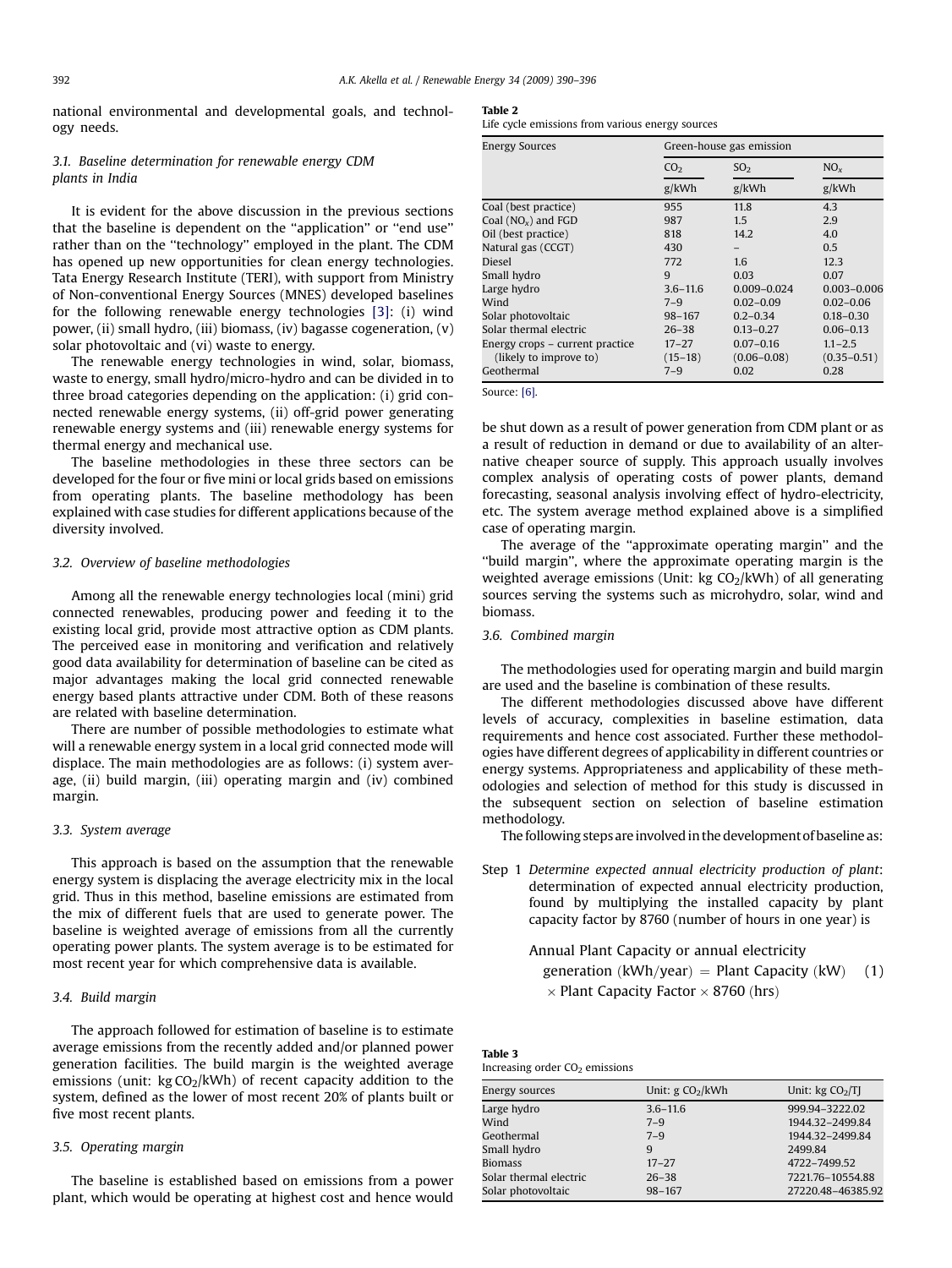<span id="page-3-0"></span>Step 2 Determine expected plant emissions: annual emissions of carbon dioxide are calculated by multiplying electricity generation by corresponding emission factors.

Annual CO<sub>2</sub> Emissions (Tonnes CO<sub>2</sub>)

\n= Power Generation (kWh/year)

\n
$$
\times
$$
 Emission Factor (Tonnes CO<sub>2</sub>/kWh)

\n(2)

Step 3 Determine baseline emissions: total emission (E) is given as:

E (Tonnes CO<sub>2</sub>/year) = 
$$
\sum_j E_j
$$
 (Tonnes CO<sub>2</sub>/year) (3)

where  $E_i$  = CO<sub>2</sub> emissions per year of the generation mode *j*, calculated as:

$$
E_j \text{ (Tonnes CO}_2/\text{year)} = \frac{\text{FC}_j \times \text{CV}_j \times \text{EF}_j \times \text{CF}}{10^9} \tag{4}
$$

where  $FC_j$  is the annual fuel consumption of power plant j  $(1000 \text{ m}^3)$  of biogas or producer gas from biomass energy



Fig. 1. Map of un-electrified villages (Uttaranchal state, district-Tehri garhwal, Jaunpur block).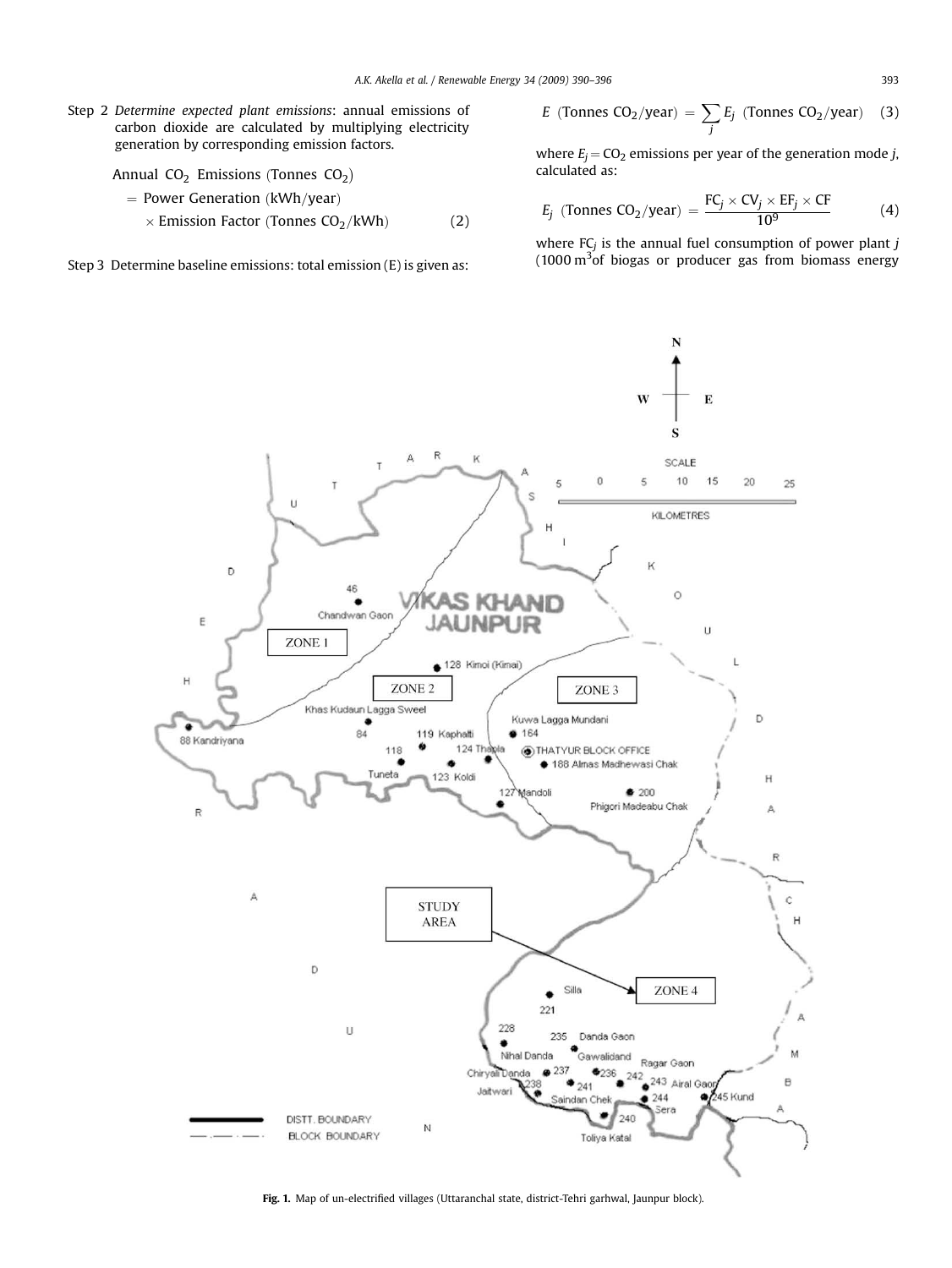<span id="page-4-0"></span>system); CV<sub>j</sub>, calorific value of source  $j$  (kcal/m<sup>3</sup> or kcal/l), EF<sub>j</sub>, emission factor of the fuel used in power plant *j* (Tonne  $CO<sub>2</sub>/$ TJ), and CF, unit conversion factor = 4186 J/cal and 10 $^9$ . Further, weighted average emission intensity ( $E_{\text{wt,ave}}$ ), is given by:

$$
E(\text{kg CO}_2/\text{kWh}) = \frac{E \text{ (Tonnes CO}_2/\text{year})}{PG \text{ (MWh/year)}}
$$
(5)

where PG is the power generation and PG (MWh/  $year) = \sum_i PG_i$  (MWh/year) and E (Tonne CO<sub>2</sub>/year) is given by Eq. [\(3\).](#page-3-0)

Eq. (5) is applicable to both the operating margin and the build margin cases. The only difference lies on the set of power plants considered in each case. Thus, the emission intensity coefficient,  $E_{\text{baseline}}$ , is obtained as:

$$
E_{\text{baseline}} \quad (\text{kgCO2}/\text{kWh}) =
$$
\n
$$
\frac{\{E_{\text{operating}} \ m \text{ arg in} + E_{\text{build}} \ m \text{ arg in}\}}{2} \tag{6}
$$

Finally, baseline emissions,  $E_{\text{baseline}}$ , are given by:

$$
E_{\text{baseline}} \quad (\text{kg CO}_2/\text{year})
$$
\n
$$
= \frac{\{E_{\text{baseline}} \quad (\text{kg CO}_2/\text{kWh}) \times \text{CG} \quad (\text{kWh}/\text{year})\}}{1000 \quad (\text{kg}/\text{Tomne})} \tag{7}
$$

where CG stands for study area's (Zone 4 of Jaunpur Block) electricity generation given in Eq. [\(1\)](#page-2-0).

Step 4 Determine annual emission reduction: description of the formula used to estimate anthropogenic emissions by source of greenhouse gases in the baseline using the baseline methodology for applicable plant for the smallscale CDM plant activities.

$$
E_{\text{reduction}} = E_{\text{baseline}} - E_{\text{plant}} \tag{8}
$$

## 4. GHG emissions from various energy sources

The greenhouse gases (GHG) emitted by various energy sources are shown in [Table 2](#page-2-0). As we have seen from [Table 2,](#page-2-0) the renewable energy sources have very little contribution to the anthropogenic carbon dioxide emissions. These resources are stated in increasing order of their contribution to  $CO<sub>2</sub>$  emissions shown in [Table 3](#page-2-0) [\[4\].](#page-6-0)

Biomass absorbs carbon dioxide  $(CO<sub>2</sub>)$  from the atmosphere for its growth and stores in the plant itself. When the biomass is burnt, carbon dioxide is released. If biomass is used for producing heat in a power plant, the amount of  $CO<sub>2</sub>$  released to the atmosphere during combustion is almost same as captured during the growth of the plant.

Electricity thus produced from biomass fuels is carbon cycle neutral. In addition, empirical research conducted by the University of Florida concludes that for every 100 green tonnes of tree energy crop fuel used, 58 tonnes of  $CO<sub>2</sub>$  emission reduction occurs due to agriculture source carbon sequestration in the roots below ground. This fact naturally points at increased use of biomass as a source for meeting future energy needs which is not only renewable but also does not contribute to increase in carbon dioxide content in the atmosphere and consequently global warming. Further, since biomass fuels contain almost no sulphur or mercury, the contribution of biomass combustion to acid rain  $(SO<sub>2</sub>)$  and mercury contamination in water is almost nil and

## Table 4

Operating margin estimation for biogas

| Items                                | Values      | Unit                    | Sources          |
|--------------------------------------|-------------|-------------------------|------------------|
| Energy generation                    | 66.1874     | MWh/year                | Primary data     |
| Biogas fuel<br>consumption           | 45.5155     | Thousand $m^3$ /year    | Primary data     |
| Colorific<br>value (biogas)          | 4780 [7]    | $Kcal/m^3$              | Reference value  |
| Conversion factor                    | 4.186 [2]   |                         | Reference value  |
| $CO2$ emission factor<br>for biogas  | 7499.52 [4] | kg CO <sub>2</sub> /TI  | Reference value  |
| <b>Emission factor</b><br>for Biogas | 0.1032      | kg CO <sub>2</sub> /kWh | Calculated value |

Note: Assume  $CO<sub>2</sub>$  emission factor for biogas is equal to  $CO<sub>2</sub>$  emission for solid biomass (i.e. producer gas).

comparable to zero pollutant emission technologies such as micro-hydro, wind and solar. Thus, use of biomass as a renewable energy source cannot meet the energy needs but will help in restoring balance in the environment and generate much needed employment in rural areas.

## 5. A case study

Renewable energy plants are going to be installed in Zone 4 of Jaunpur block. The map of the study area is shown in [Fig. 1.](#page-3-0)

## 5.1. Description of the plants activity

The objective of the plant activity is to generate clean electricity using micro-hydro power plants, solar, wind and biomass energy systems and supply to the end-users i.e. villages of 12 unelectrified of Zone 4 of Jaunpur block. The plants are expected to have an installed capacity, i.e. MHP-19.26 kW, SPV-2 kW, WES-3 kW and BES (biogas)-25 kW and BES (producer gas)-70 W and total is 119.26 kW (i.e., 0.11926 MW). These power plants delivered renewable energy about 773091.024 kWh/year (i.e. 773.091 MWh/year) by using Eq.  $(1)$  (i.e. 119.26  $\times$  0.74  $\times$  8760), where 0.74 is plant capacity factor and generation for 8760 h in a year. As we know that

Plant Capacity Factor 
$$
=
$$
  $\frac{\text{Average Demand}}{\text{Insteadled Capacity}}$ 

## 5.2. Technical description of the plant activity

Location of the plant activity is 12-unelectrified villages of Zone 4 of Jaunpur Block, district: Tehri Garhwal, state: Uttaranchal, country: India. The plants are located in the region of hilly, remote and far flung area at latitude:  $30^{\circ}04'$  -  $30^{\circ}34'$  and longitude:  $78^{\circ}03'$  - $78^{\circ}$  14'.

| Table 5                                                      |  |  |
|--------------------------------------------------------------|--|--|
| Operating margin estimation for producer gas (solid biomass) |  |  |

| Items                                                  | Values      | Unit                    | Sources          |
|--------------------------------------------------------|-------------|-------------------------|------------------|
| Energy generation                                      | 575.198     | MWh/year                | Primary data     |
| Firewood (solid biomass)<br>fuel consumption           | 575.198     | Thousand kg/year        | Primary data     |
| Colorific value<br>(solid biomass)                     | 4000 [7]    | Kcal/kg                 | Reference value  |
| <b>Conversion Factor</b>                               | 4.186 [2]   |                         | Reference value  |
| $CO2$ emission factor for<br>solid biomass (fire wood) | 7499.52 [4] | kg CO <sub>2</sub> /TI  | Reference value  |
| Emission factor solid biomass                          | 0.1256      | kg CO <sub>2</sub> /kWh | Calculated value |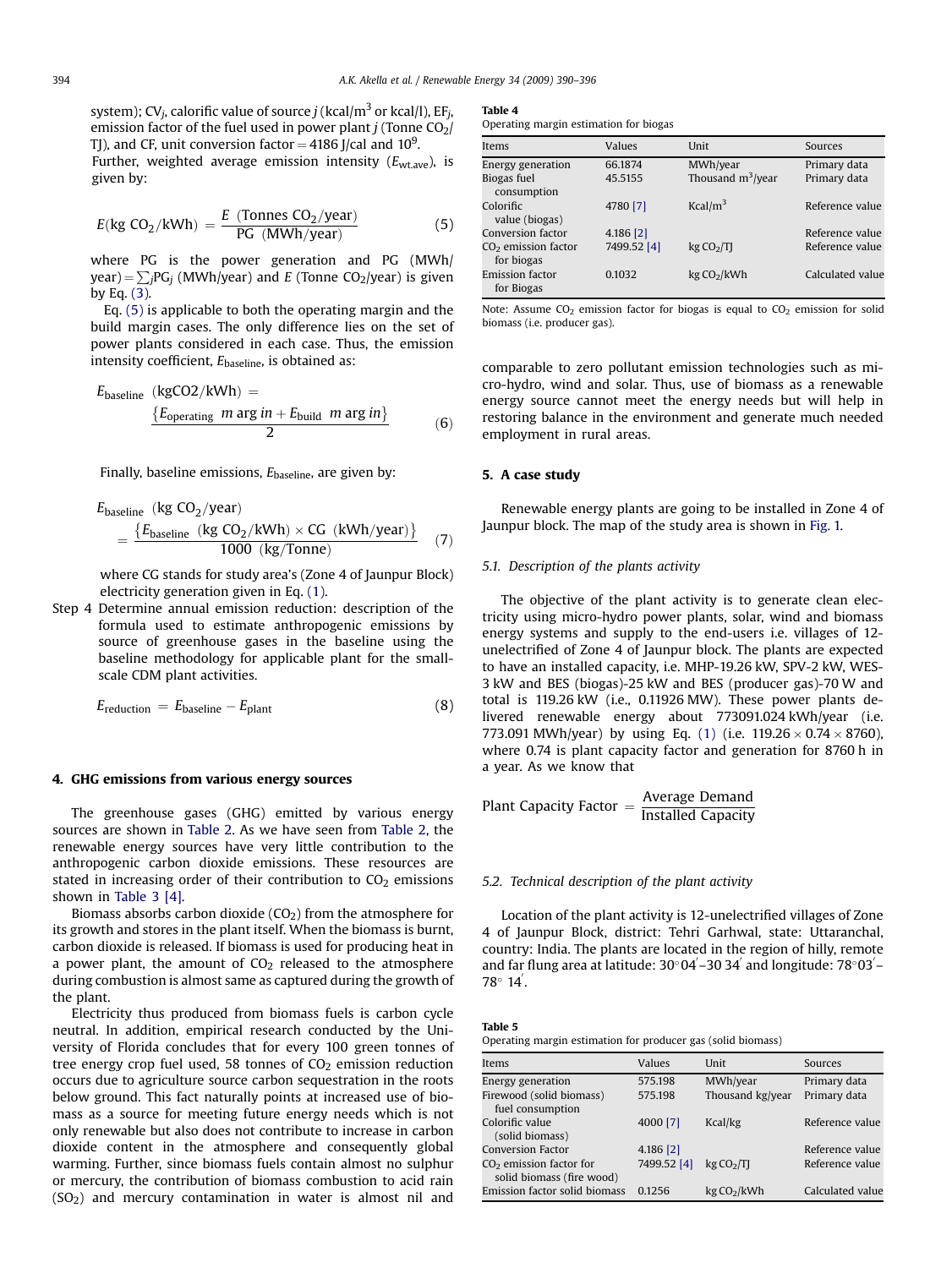| abl |  |
|-----|--|
|-----|--|

Biomass energy generation and their percentage

| System                                        | Energy<br>generation (MWh/year) | % Energy generation |
|-----------------------------------------------|---------------------------------|---------------------|
| <b>Biogas</b><br>Solid biomass (producer gas) | 66.1874<br>575.198              | 10.32<br>89.68      |
| Total                                         | 641.3854                        | 100                 |

#### 5.3. Calculation of emission estimation

The calculation of operating margin estimation for biogas is shown in [Table 4,](#page-4-0) using Eqs. [\(4\) and \(5\)](#page-3-0), we have obtained

$$
E_{\text{operating margin}} = \frac{FC \times CV \times EF \times CF}{PG (MWh/year) \times 10^9} \text{ kg CO}_2/\text{kWh} \text{ for biogas}
$$

$$
E_{\text{operating margin}} = \frac{45.5155 \times 4780 \times 7499.52 \times 4.186}{66.1874 \times 10^9} = 0.1032 \text{ kg CO}_2/\text{kWh}
$$

Similarly, the calculation of operating margin estimation for solid biomass (producer gas) is shown in [Table 5](#page-4-0), using Eqs. [\(4\) and](#page-3-0) [\(5\)](#page-3-0), we have obtained

$$
E_{\text{operating margin}} = \frac{FC \times CV \times EF \times CF}{PG \ (MWh/year) \times 10^9} \text{ kg CO}_2/\text{kWh}
$$

for producer gas (solid biomass)

$$
E_{\text{operating margin}} = \frac{575.198 \times 4000 \times 7499.52 \times 4.186}{575.19 \times 10^9} = 0.1256 \text{ kg CO}_2/\text{kWh}
$$

According to Table 6, we have seen that percentage energy generation through biogas and producer gas (solid biomass) system is 10.32% and 89.68%, respectively. Therefore, 10.32% of biogas emission factor is equal to 0.1032  $\times$  0.1032 (i.e. 0.01065) and 89.68% of producer gas (sold biomass) emission factor is equal to  $0.1256\times0.8968$  (i.e.  $0.11264$ ). Thus total emission factor or weighted emission factor is 0.1233.

Finally,  $E_{\text{operating margin}} = 0.1233 \text{ kg CO}_2/\text{kWh}.$ 

The calculation of build margin estimation is shown in Table 7. According to Table 7, the percentage energy generation by MHP, SPV and wind energy system is 64.89%, 0.944% and 0.6443%, respectively, and 33.51% energy generation through biogas system so far. As we have calculated biogas emission factor is equal to 0.1032 kg  $CO<sub>2</sub>/kWh$  and as we know MHP, SPV and WE system emission factor is zero, because no any type of pollution occurs due to very remote rural area. Therefore, 33.51% of biogas emission factor is equal to 0.138 kg CO $_2$ /kWh (i.e. 0.1032  $\times$  0.3351  $=$  0.03458). This  $0.03458$  kg CO<sub>2</sub>/kWh emission factor of biogas is actually weighted emission factor.

Finally,

 $E_{build\ margin} = (0.03458 + 0)$  kg CO<sub>2</sub>/kWh

#### Table 7

Generation from biogas, MHP, SPV, and WES

| System        | Energy generation (MWh/year) | % Energy generation |
|---------------|------------------------------|---------------------|
| <b>Biogas</b> | 66.1874                      | 33.51               |
| <b>MHP</b>    | 128.1662                     | 64.898              |
| <b>SPV</b>    | 1.863604                     | 0.944               |
| <b>WES</b>    | 1.27239                      | 0.6443              |
|               |                              |                     |
| Total         | 197.4896                     | 100                 |

| ٠ |  |
|---|--|

| Total emission reduction |  |
|--------------------------|--|
|--------------------------|--|

| Years    | Annual emission<br>reduction (Tonnes $CO2$ ) |
|----------|----------------------------------------------|
| 1 Year   | 101.17                                       |
| 5 Years  | 505.85                                       |
| 7 Years  | 708.19                                       |
| 10 Years | 1011.7                                       |
| 15 Years | 1517.55                                      |
| 20 Years | 2023.4                                       |
| 30 Years | 3035.1                                       |

 $E_{\text{build margin}} = 0.03458 \text{ kg CO}_2/\text{kWh}$ 

Using Eq. [\(6\),](#page-4-0) we have obtained

|  | $E_{\text{base}} = (E_{\text{operating}} + E_{\text{build}})/2$ |
|--|-----------------------------------------------------------------|
|  | $E_{base} = (0.1233 + 0.03458)/2$                               |

 $E_{\text{base}} = 0.1579$  kg CO<sub>2</sub>/kWh

In this case study, we have used four renewable energy systems such as micro-hydro, solar photovoltaic, wind and biomass among these system only biomass system, which is basically related to biogas and solid biomass or fire wood (producer gas) systems. The total installed capacity from these two biomass systems is equal to 95 kW. Therefore biomass system delivered energy about 640794 kWh/year (i.e. 95  $\times$  0.77  $\times$  8760) and 640.794 MWh/year.

Finally, Using Eq. [\(7\)](#page-4-0), we get

$$
E_{\text{baseline}} = \frac{0.1579 \times 640,794}{1000} = 101.17 \text{ Tonnes CO}_2/\text{year}
$$

Step 4 indicates the calculation of annual emission reduction and using Eq. [\(8\),](#page-4-0) we obtained the total emission reduction in one year and then corresponding years as:

$$
E_{\text{reduction}} = E_{\text{base}} - E_{\text{plant}} = 101.17 \text{ Tonnes CO}_2
$$

Therefore, total emission reduction in corresponding year is shown in Table 8, which shows that the trends of total emission reduction in different years, which is exponentially increasing after the installation of renewable energy system in remote areas.

## 6. Conclusions

The following conclusions are obtained:

- (i) Emissions resulting from the plant should be lower than what would have occurred had the prevalent technology been used.
- (ii) Emission reductions are expected to be real, measurable and long term.
- (iii) Establishment of emissions additionality (reduction in emissions) is a prerequisite under the CDM.
- (iv) Baselines can be plant-specific or standardized.
- (v) The CDM has to contribute to sustainable development in India and developing countries.
- (vi) On a global scale the plant brings ''clean'' electricity to enduser, thus reducing even neglecting fossil fuel import dependence if any. As the study area plants are located at the end-user, another important function would be to improve the quality of power supply in the villages of remote area, through improvement in voltage, reduction in system losses and a reduction in the interruption of power supply.
- (vii) Micro-hydro, SPV and wind are a clean form of generation. Moreover, since study area is run-of-river hydro power plant,